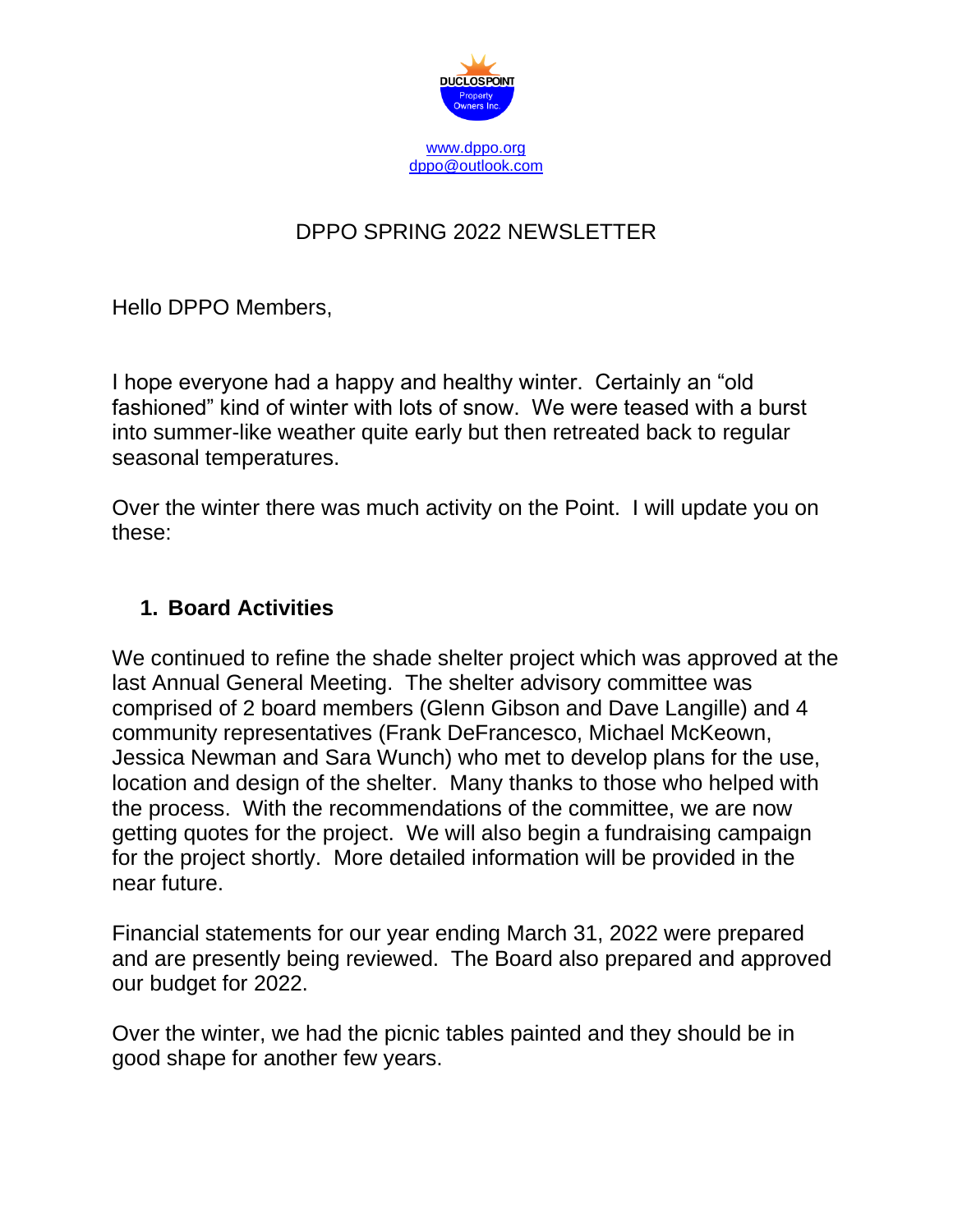

As you recently were advised, a Facebook group has been established for DPPO. While this is not a DPPO board sanctioned site, it may be a useful tool to meet and keep in touch with other residents.

We continue to consolidate and digitally store all historical information for the Point. This includes minutes of meetings, reports, maps, etc.

We are getting surveys of all properties owned by DPPO. Some of these lands never had surveys and this will be helpful to have in the future.

The board has unfortunately decided not to have our annual Field Day this year. Covid is still an issue and, especially with so many small children attending, we decided it is best to be safe and not hold it this year. This was a difficult decision and many people will be disappointed not to be holding our signature event.

We may proceed with the corn roast on Labour Day weekend and will be deciding that closer to the date.

## **2. Town of Georgina work**

As you have probably noticed, the town removed many dead ash trees around the Point. They didn't touch the healthy ash trees that we continue to treat (still looking to be quite successful). A different contractor will return later this year to remove the stumps. They will also replant new trees sometime before the end of the year.

The town also cleared out the 3 right of ways and cleaned out the culverts in this area.

This winter there was a lot of damage done by snow plows. The town is committed to repair these areas. Should you wish to have repairs on your property you must submit a form found on the Town of Georgina website (georgina.ca/snow).